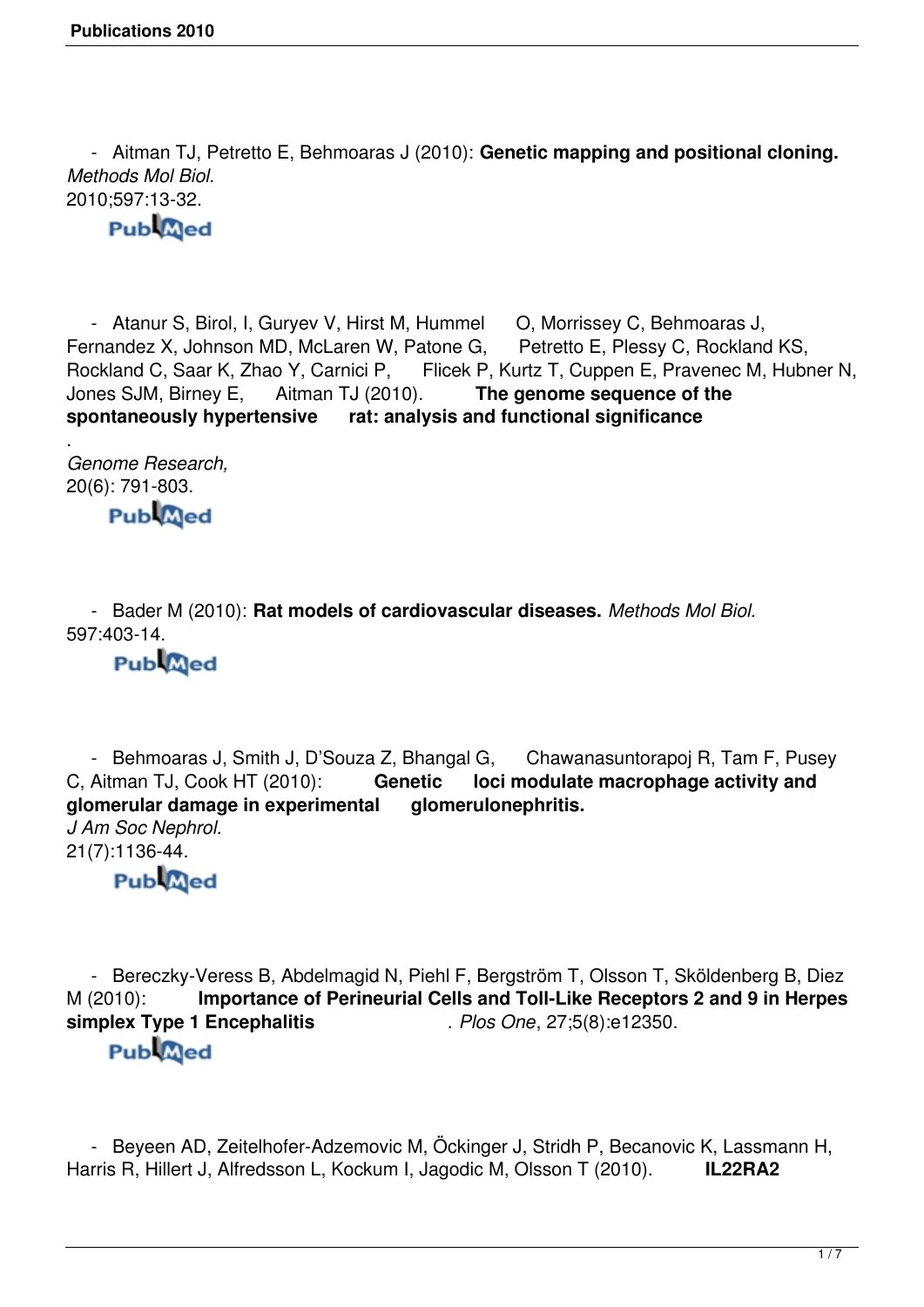**associates with multiple sclerosis and macrophage effector mechanisms in experimental neuroinflammation.**

*J. Immunol.* , Epub ahead of print. **Publaced** 

 - Beyeen AD, Gillett A, Thessen Hedreul M, Olsson T and Jagodic M (2010): **Epistatic Interaction between Genetic Variants in Raet1l and Klrk1 Determines NK cell Regulation of Neuroinflammation**

. *submitted*

 - Brittain JF, McCabe C, Bridges LR, Holmes WM, Graham D, Khatun H, Szewczyk KA, Dominiczak AF, Macrae IM, Hainsworth AH (2010): **A neuroradiological and neuropathological study of aged stroke-prone spontaneously hypertensive rats (SHRSP).** *submitted*

 - Calcios C, Casemayou A, Dejean AS, Gaits Iacovuni F,Pedros C, Bernard I, Lagrange D, Deckert M, Lamourox L, Jagodic M, Olsson T, Liblau RS Fournie G, Saoudi A (2010). **The p.Arg63TRP polymorphism controls Vav1 functions and Foxp# regulatory T cell development.**

Submitted.

- Chuykin I, Lapidus I, Popova E, Vilianovich L, Mosienko V, Alenina N, Binas B, Chai G,<br>der M, Krivokharchenko A (2010): **Characterization of trophoblast and** Bader M, Krivokharchenko A (2010): **Characterization of trophoblast and extraembryonic endoderm cell lineages derived from rat preimplantation embryos**

. *PLoS ONE,* 5(3):e9794.

# **Publaced**

 - Cozzi J, Wang E, Jacquet C, Fraichard A, Cherifi Y, Zhou Q (2010): **Procedures for somatic cell nuclear transfer in the rat.** *Methods Mol Biol.* 2010;597:137-50.

**PubMed**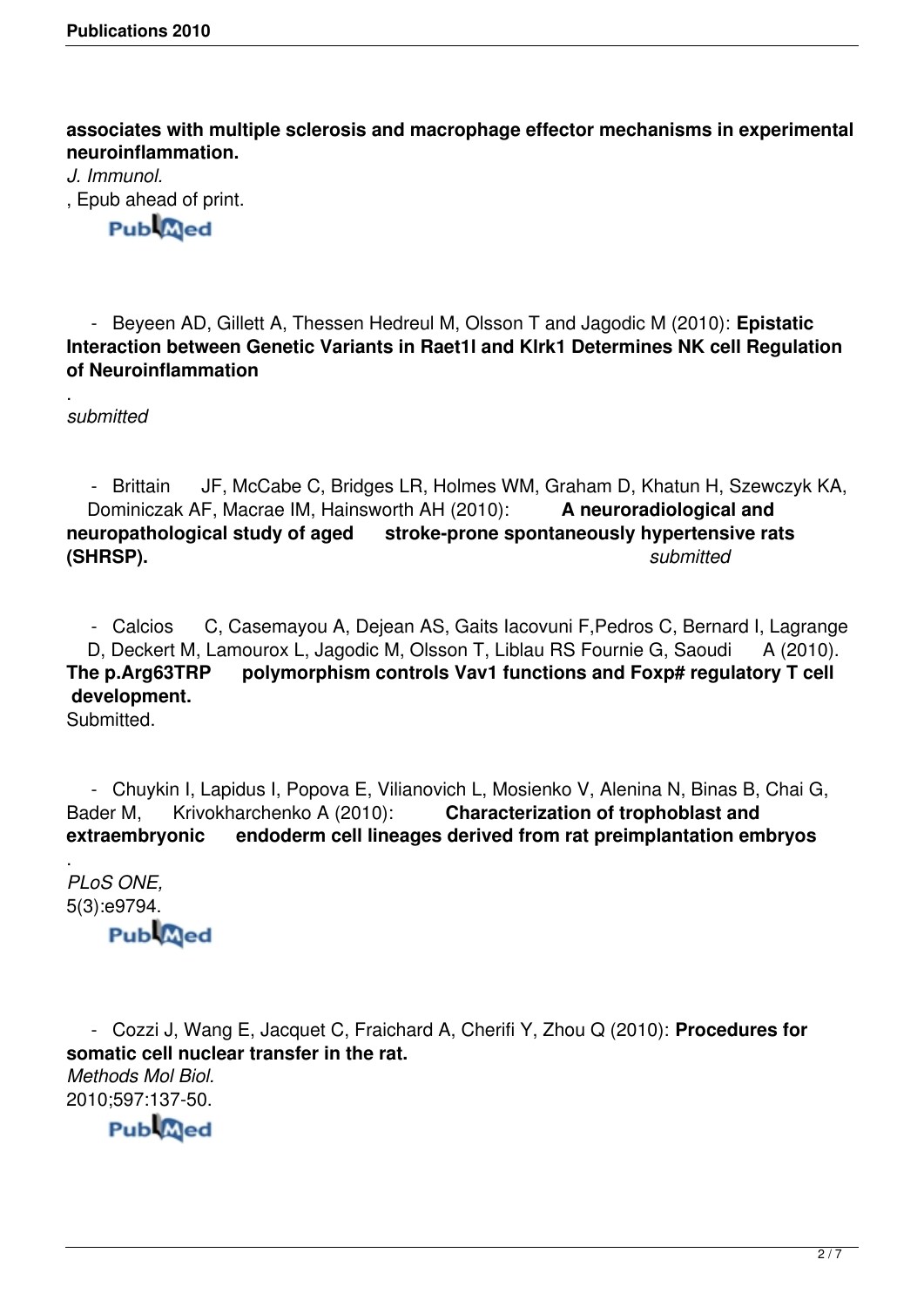- Drahota Z, Vrbacký M, Nůsková H, Kazdová L, Zídek V, Landa V, Pravenec M, Houstek J. (2010): **Succinimidyl** oleate, established inhibitor of CD36/FAT translocase inhibits complex III of mitochondrial respiratory chain. of mitochondrial respiratory chain. *Biochem Biophys Res Commun.*  391(3):1348-51.<br>Publ@ed

 - Dunbar DR, Khaled H, Evans LC, Al-Dujaili EA, Mullins LJ, Mullins JJ, Kenyon CJ, Bailey MA (2010): **Transcriptional and physiological responses to chronic ACTH treatment by the mouse kidney** . *Physiol Genomics*. 4;40(3):158-66.

#### **Publaced**

- Gillett A, Marta M, Jin Tao, Tuncel J, Leclerc P, Nohra R, Lange S, Holmdahl R, Olsson T,<br>Harris RA, Jagodic M (2010): **TNF production in macrophages is genetically TNF production in macrophages is genetically determined and regulates inflammatory disease in rats** . *J Immunol.*  185(1):442-50.

# **Pub**<sub>@ed</sub>

- Gillett A, Thessen Hedreul M, Khademi M, Espinosa A, Beyen AD, Jagodic M, Kockum I, Harris RA, Olsson T (2010): **Interleukin 18 receptor 1 expression distinguishes Interleukin 18 receptor 1 expression distinguishes patients with multiple sclerosis.** *Mult Scler*. 16(9):1056-65.

### **Publaced**

 - Heinig M, Petretto E, Wallace C, Bottolo L, Rotival M, Lu H, Li Y, Sarwar R, Langley SR, Bauerfeind A, Hummel O, Lee YA, Paskas S, Rintisch C, Saar K, Cooper J, Buchan R, Gray EE, Cyster JG; Cardiogenics Consortium, Erdmann J, Hengstenberg C, Maouche S, Ouwehand WH, Rice CM, Samani NJ, Schunkert H, Goodall AH, Schulz H, Roider HG, Vingron M, Blankenberg S, Münzel T, Zeller T, Szymczak S, Ziegler A, Tiret L, Smyth DJ, Pravenec M, Aitman TJ, Cambien F, Clayton D, Todd JA, Hubner N, Cook SA (2010): **A trans-acting locus regulates an anti-viral expression network and type 1 diabetes risk.** *Nature*

. 467(7314):460-4.

#### **PubMed**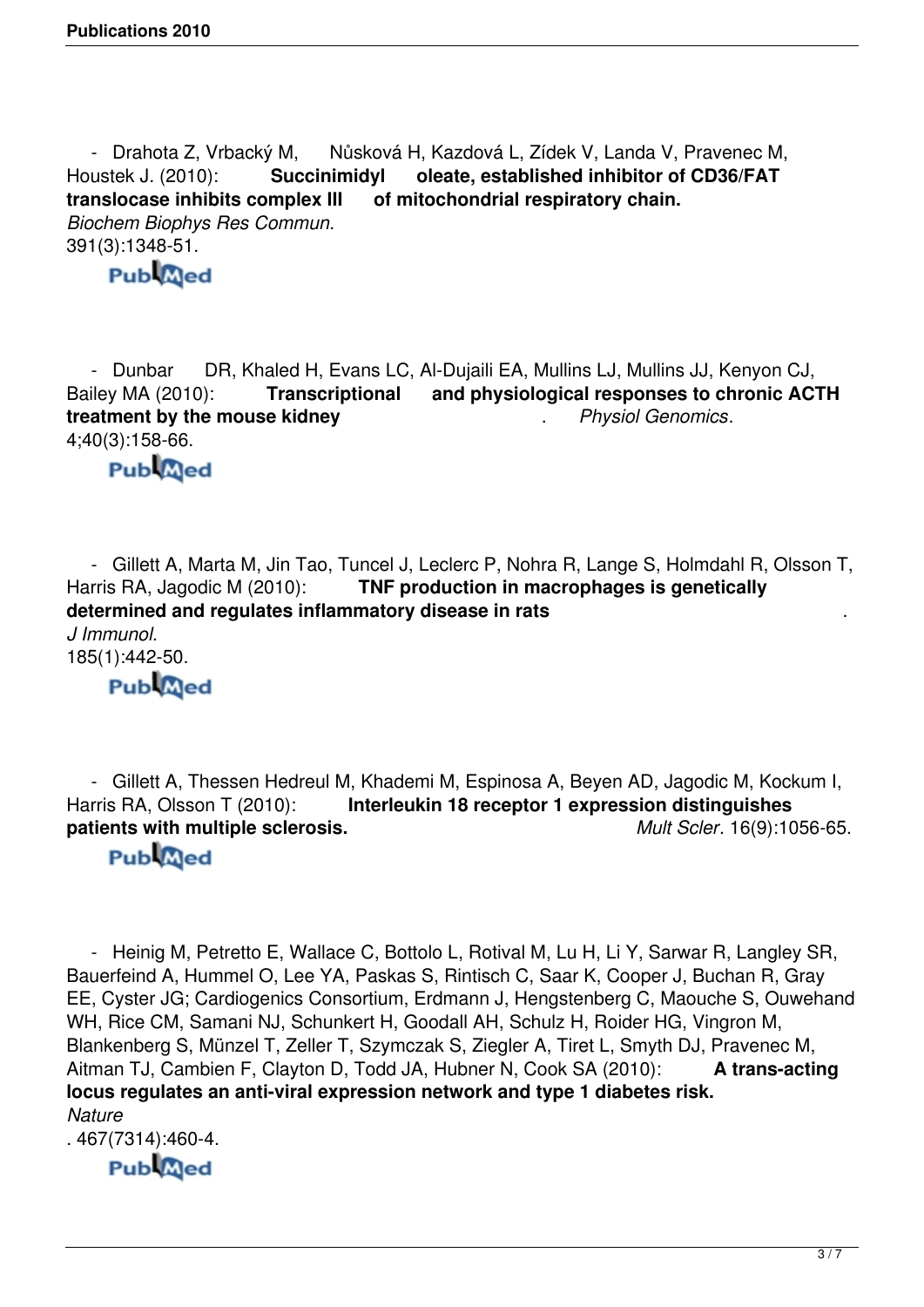- Hopcroft LEM, McBride MW, Harris KJ, Sampson AK, McClure JD, Graham D, Young G, Holyoake TL, Girolami MA, Dominiczak AF. **Predictive response-relevant clustering of expression data provides insights into disease processes.**

*Nucleic Acids Res*

. Jun 22, 2010. [Epub ahead of print]

## **Publaced**

 - Huberle A, Beyeen AD, Ockinger J, Ayturan M, Jagodic M, de Graaf KL, Fissolo N, Marta M, Olofsson P, Hultqvist M, Holmdahl R, Olsson T, Weissert R (2010): **Advanced intercross line mapping suggests that ncf1 (ean6) regulates severity in an animal model of guillain-barre syndrome.**

*J Immunol* . 182(7):4432-8. **Publaced** 

 - Jirout ML, Friese RS, Mahapatra NR, Mahata M, Taupenot L, Mahata SK, Kren V, Zídek V, Fischer J, Maatz H, Ziegler MG, Pravenec M, Hubner N, Aitman TJ, Schork NJ, O'Connor DT (2010): Genetic regulation of catecholamine synthesis, storage and secretion in the<br>spontaneously hypertensive rat. Hum Mol Genet. 19(13):2567-80. spontaneously hypertensive rat.

## **Pub**<sub>@ed</sub>

 - Krupková M, Sedová L, Liska F, Krenová D, Kren V, Seda O (2010): **Pharmacogenetic interaction between dexamethasone and Cd36-deficient segment of spontaneously hypertensive rat chromosome 4 affects triacylglycerol and cholesterol distribution into lipoprotein fractions.**

*Lipids Health Dis.* 9:38.

## **Pub**<sub>Qed</sub>

 - Landa V, Zídek V, Pravenec M (2010): **Generation of rat "supersonic" congenic/conplastic strains using superovulation and embryo transfer.** *Methods Mol Biol.* 2010;597:267-75.

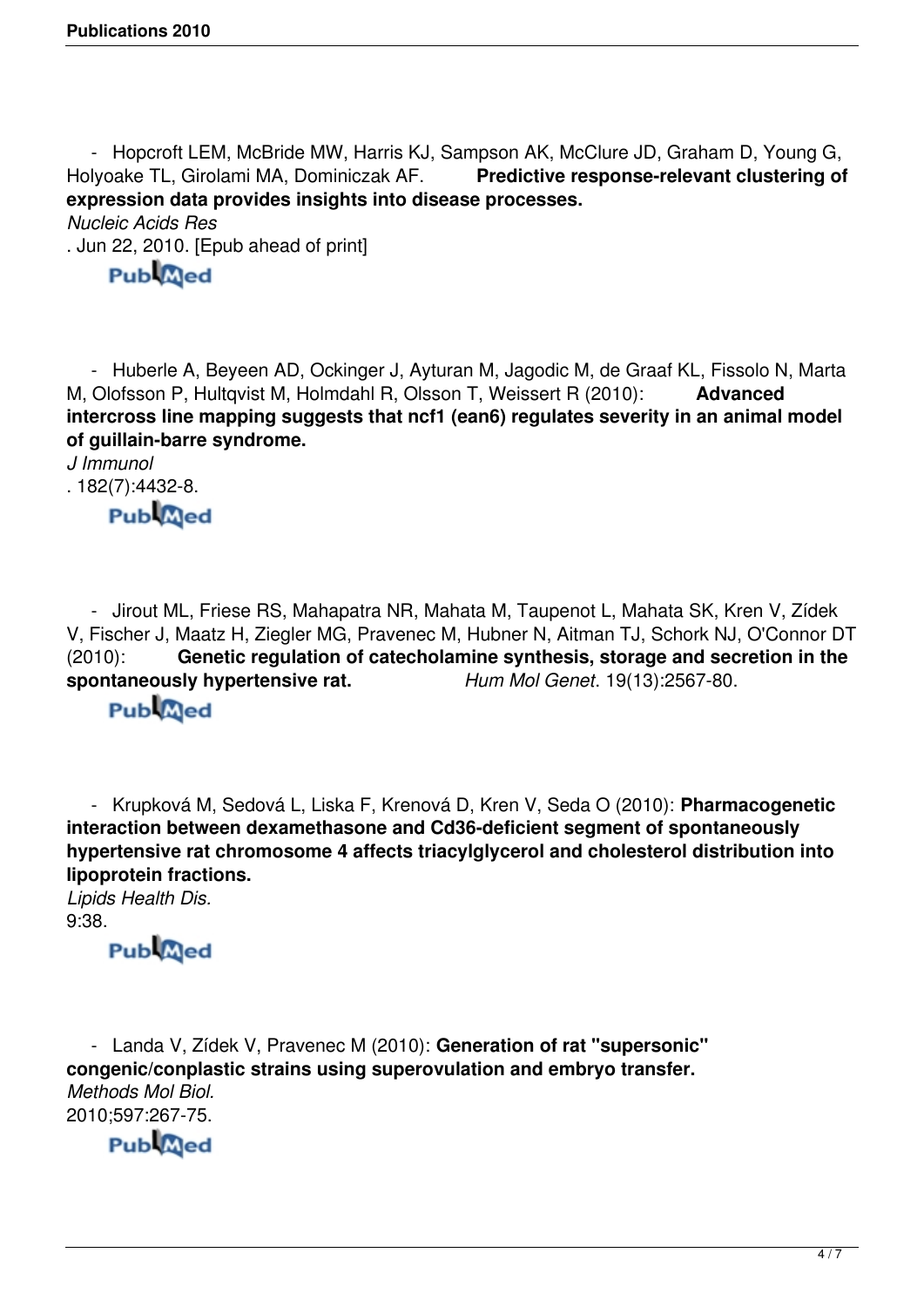- Malínská H, Oliyarnyk O, Hubová M, Zídek V, Landa V, Simáková M, Mlejnek P, Kazdová L, Kurtz TW, Pravenec M (2010): **Increased liver oxidative stress and altered PUFA metabolism precede development of non-alcoholic steatohepatitis in SREBP-1a transgenic spontaneously hypertensive rats with genetic predisposition to hepatic steatosis.** *Mol Cell Biochem,* 335(1-2):119-25.

 - Marta M, Stridh P, Becanovic K, Jagodic M, Ockinger J, Sheng JR, Nohra R, Lorentzen JC, Olsson T (2010): **Multiple loci comprising immune-related genes regulate experimental neurinflammation.** *Genes and Immunity*, 11(1):21-36

## **Publaced**

 - Moreno M, Cardona D, Gómez MJ, Sánchez-Santed F, Tobeña A, Fernández-Teruel A, Campa L, Suñol C, Escarabajal MD, Torres C, Flores P (2010): **Impulsivity characterization in the Roman high- and low-avoidance rat strains: behavioral and neurochemical differences.**

*Neuropsychopharmacology.* 35(5):1198-208.

## **Publaced**

 - Morón I, Gómez MA, Escarabajal MA, de la Torre L, Cándido A, Maldonado A, Tobeña A, Fernández-Teruel A, Torres C (2010): **One-way avoidance learning in female inbred Roman high- and low-avoidance rats: effects of bilateral electrolytic central amygdala lesions.** *Neurosci Lett.* 474(1):32-6.

### **Publaced**

 - Nohra R, Beyeen AD, Guo JP, Khademi M, Sundqvist E, Hedreul MT, Sellebjerg F, Smestad C, Oturai AB, Harbo HF, Wallström E, Hillert J, Alfredsson L, Kockum I, Jagodic M, Lorentzen J, Olsson T (2010): **RGMA and IL21R show association with experimental inflammation and multiple sclerosis.** *Genes and Immunity,* 11(4):279

-93.

**PubMed**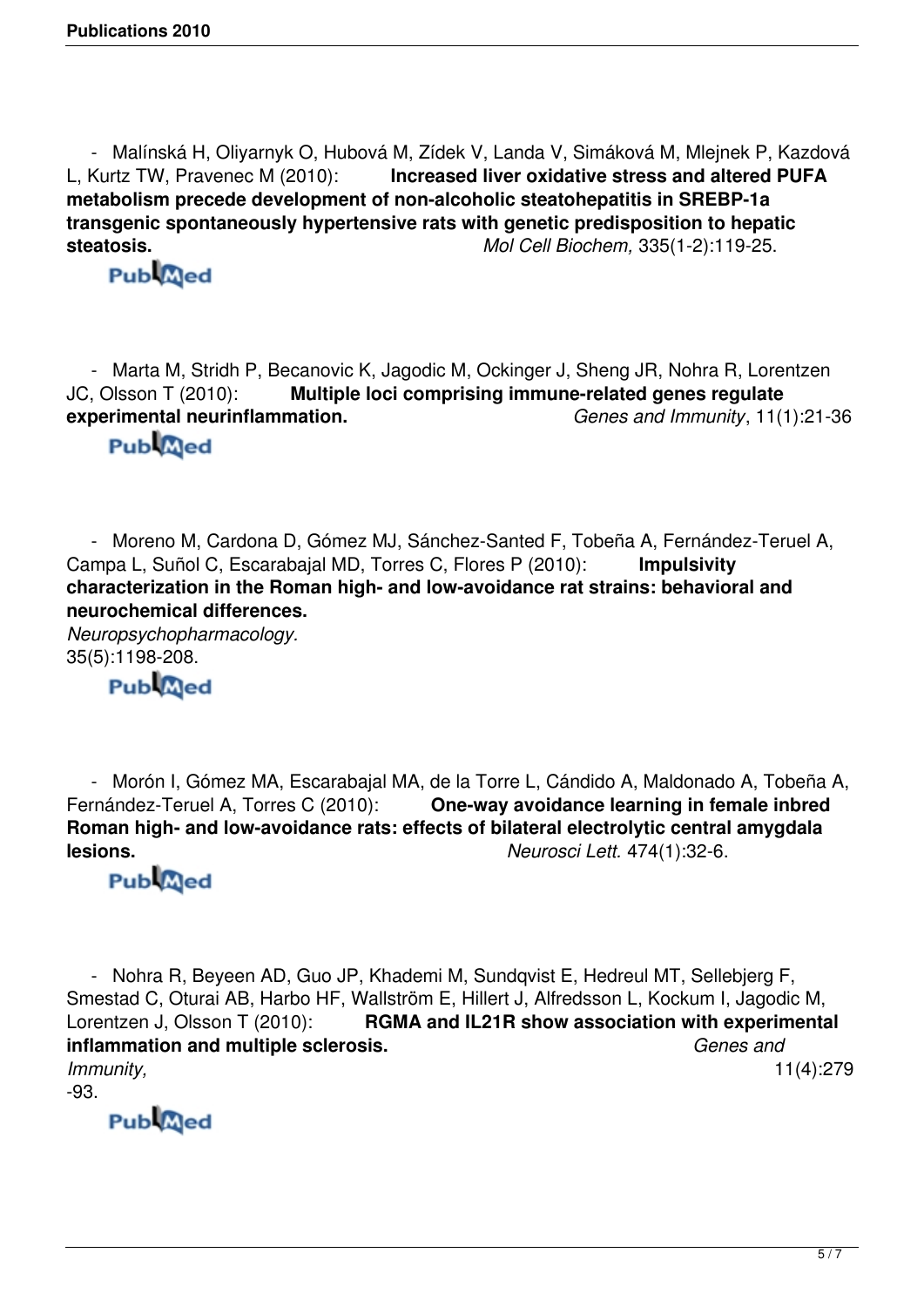- Petretto E, Bottolo L, Langley S, Heinig M, McDermott-Roe C, Sarwar R, Pravenec M, Hubner N, Aitman TJ, Cook SA, Richardson S (2010). **New insights into the genetic control of gene expression using a Bayesian multi-tissue approach.** *PLoS Computational Biology* , 6(4):e1000737.<br>Publ@ed

 - Pravenec M (2010): **Use of rat genomics for investigating the metabolic syndrome.** *M ethods Mol Biol*

, 597:415-26.

**Pub**<sub>@ed</sub>

- Pravenec M, Kurtz TW (2010): **Recent advances in genetics of the spontaneously**<br>Curr Hypertens Rep, 12:5-9. **hypertensive rat.** *Curr Hypertens Rep*, 12:5-9.

**Publaced** 

 - Rintisch C, Kelkka T, Norin U, Lorentzen JC, Olofsson P, Holmdahl R (2010): **Finemappi ng of the arthritis QTL Pia7 reveals co-localization with Oia2 and the APLEC locus.** *Genes Immun.* 11(3):239-45.

### **Pub**<sub>@ed</sub>

 - Stridh P, Thessen Hedreul M, Beyeen AD, Adzemovic MZ, Laaksonen H, Gillett A, Ockinger J, Marta M, Lassmann H, Becanovic K, Jagodic M, Olsson T (2010). **Fine-mapp ing resolves Eae23 into two QTLs and implicates ZEB1 as a candidate gene regulating experimental neuroinflammation in rat.**

. *Plos One* , 15;5(9):e12716.<br>**Publ@ed** 

 - Szpirer C (2010): **Cancer research in rat models**. *Methods Mol Biol.* 2010;597:445-58. **Pub**<sub>@ed</sub>